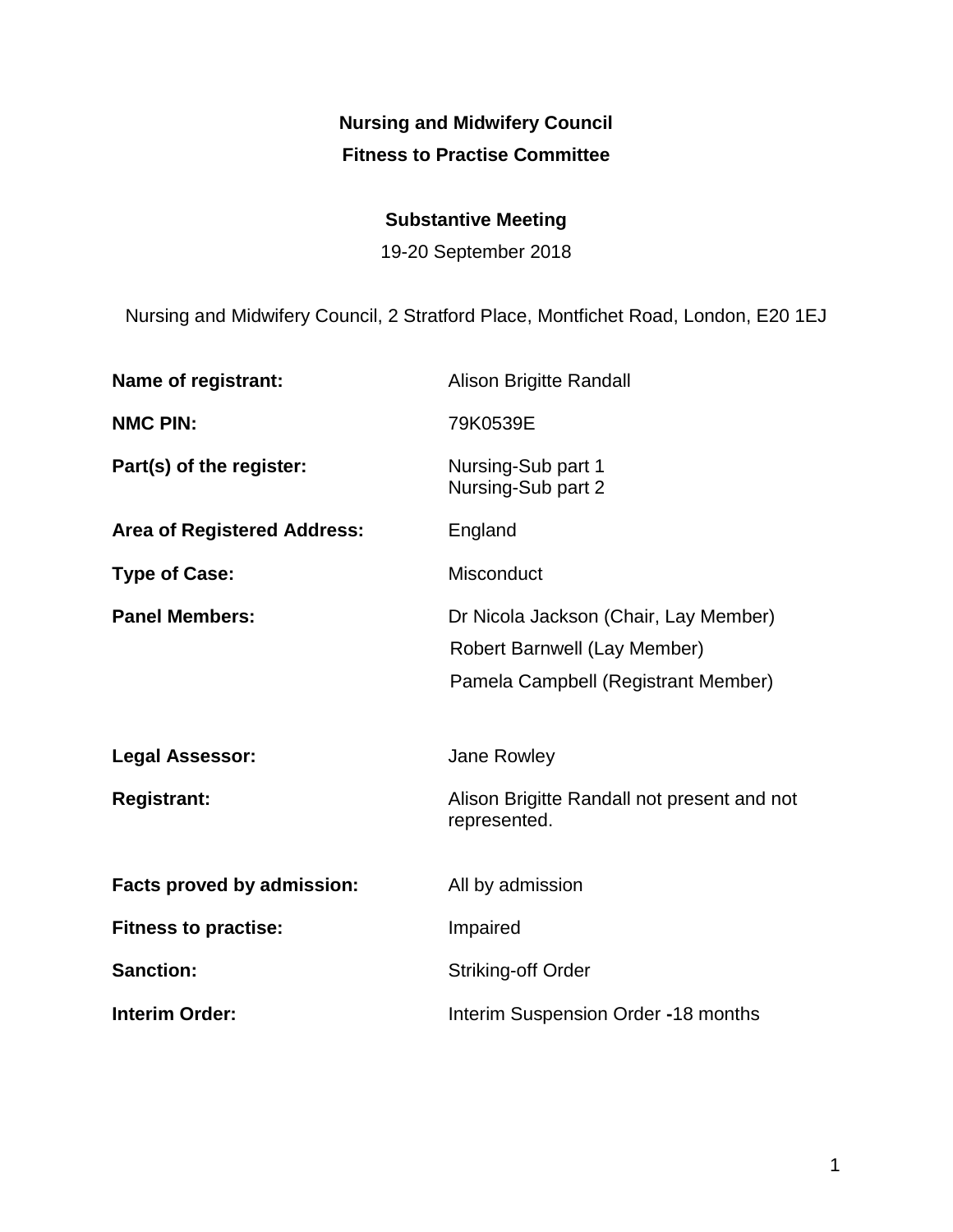### **Decision on Service of Notice of Hearing**

The panel was informed at the start of this meeting that Ms Randall was not in attendance and that written notice of this meeting had been sent to her registered address by recorded delivery and by first class post on 26 June 2018*.* Notice of this meeting was delivered to her registered address on 28 June 2018*.* 

The panel took into account that the notice letter provided details of the allegation, and that a meeting date would be on or after 31 July 2018.

The panel accepted the advice of the legal assessor who referred them to the requirements of Rules 11 and 34 of the Nursing and Midwifery Council (Fitness to Practise) Rules 2004, as amended ("the Rules").

In the light of all of the information available, the panel was satisfied that Ms Randall has been served with notice of this hearing in accordance with the requirements of Rules 11 and 34. It noted that the rules do not require delivery and that it is the responsibility of any registrant to maintain an effective and up-to-date registered address.

### **Background:**

Ms Randall was working as a registered nurse in Williton community hospital during 2017. The hospital pharmacy department recorded over-prescribing of Zopliclone and stock levels of the drug were monitored within the Utility Store. A police investigation commenced which included installing a covert camera within the Utility Store and viewing of images captured by the camera.

On 22 June 2017 Ms Randall was identified unlocking the door to the drugs cabinet and removing a box and taking something from it before placing it back in the drawer. She is then seen to place an item inside the top of her uniform under clothing.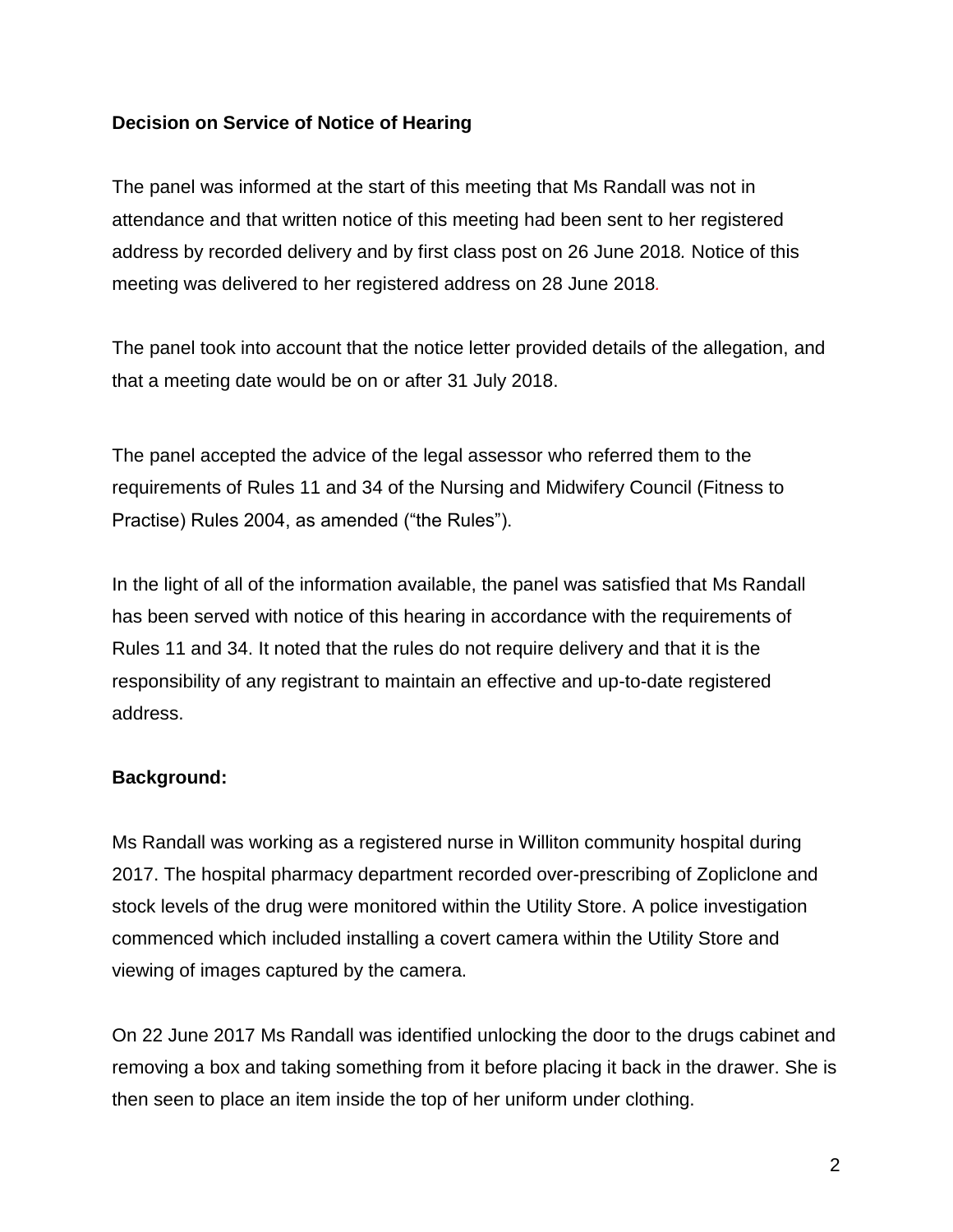On 23 June 2017 she was again seen entering the Utility Store and to remove 2 items from a box of tablets, one of which was placed in her mouth whilst the other may have been placed in the right pocket of her tunic. She then returned the box to the drawer and closed the cupboard before locking it.

On being shown the images she admitted to all the thefts of Zopliclone, including patient's own medication but was unable to remember exact dates. It was identified that Ms Randall had stolen tablets between 3 February 2017 and 23 June 2017 on 19 occasions.

When interviewed she confirmed that the tablets were not hers to take and that she had taken them to control her anxiety and depression. On 3 August 2017 she pleaded guilty to the thefts and received a Conditional Discharge for a period of 2 years.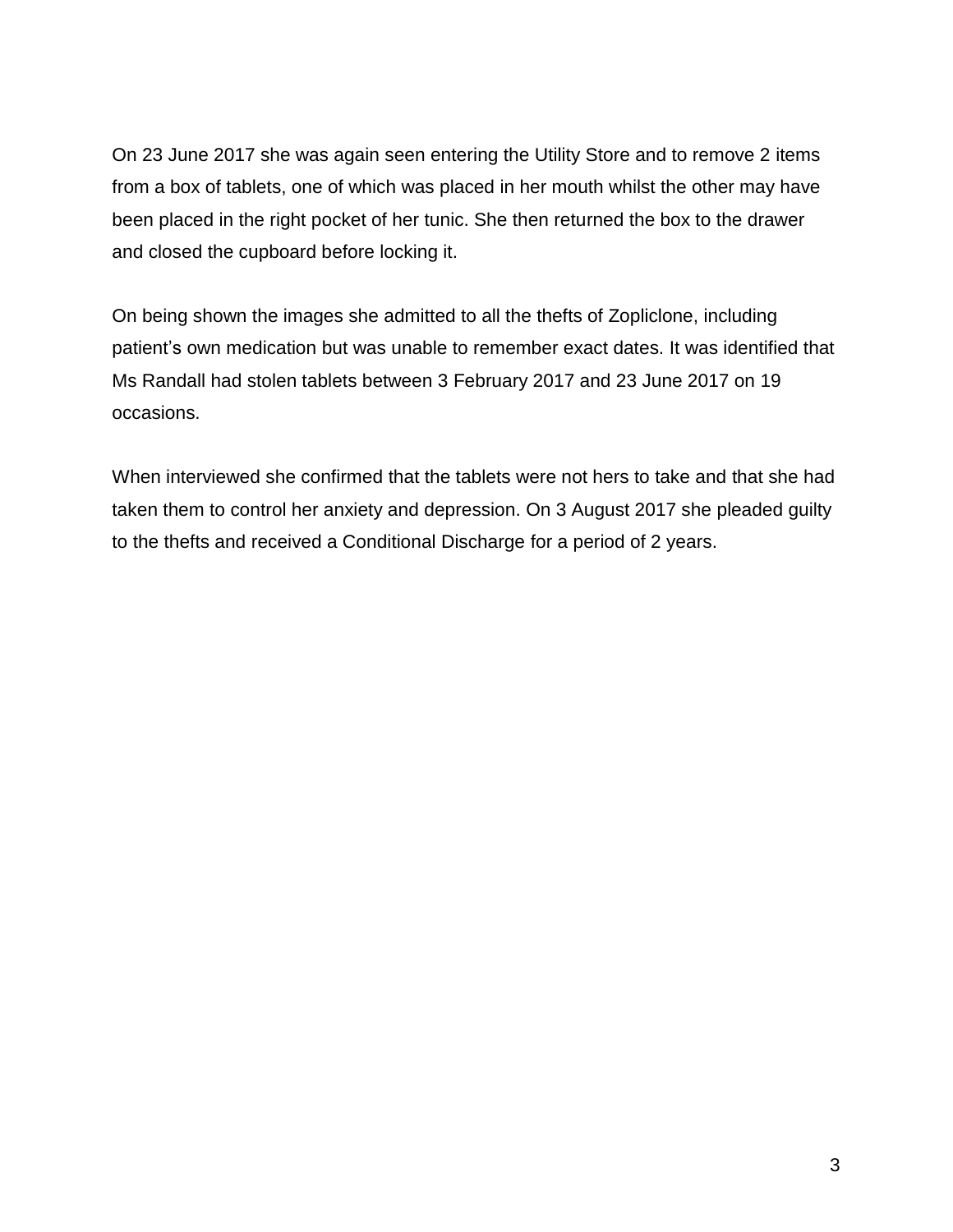#### **Details of charges:**

That you, a registered nurse:

- 1. Whilst working at Williton Community Hospital between 3 February 2017 and 21 June 2017, you stole 419 tablets of Zopliclone from the Clean Utility Store and the Patient's Own Store
- 2. Whilst working at Williton Community Hospital, on 22 June 2017 you stole 14 tablets of Zopliclone from the Clean Utility Store
- 3. Whilst working at Williton Community Hospital, on 23 June 2017 you stole 2 tablets of Zopliclone from the Clean Utility Store
- 4. 4. Failed to co-operate with the NMC's investigation in that you did not return medical consent and testing forms as requested to do so in the letters sent to you on the dates listed in Schedule 1

AND, in light of the above, your fitness to practise is impaired by reason of your misconduct

### **SCHEDULE 1**

24 July 2017 3 October 2017 25 October 2017 17 November 2017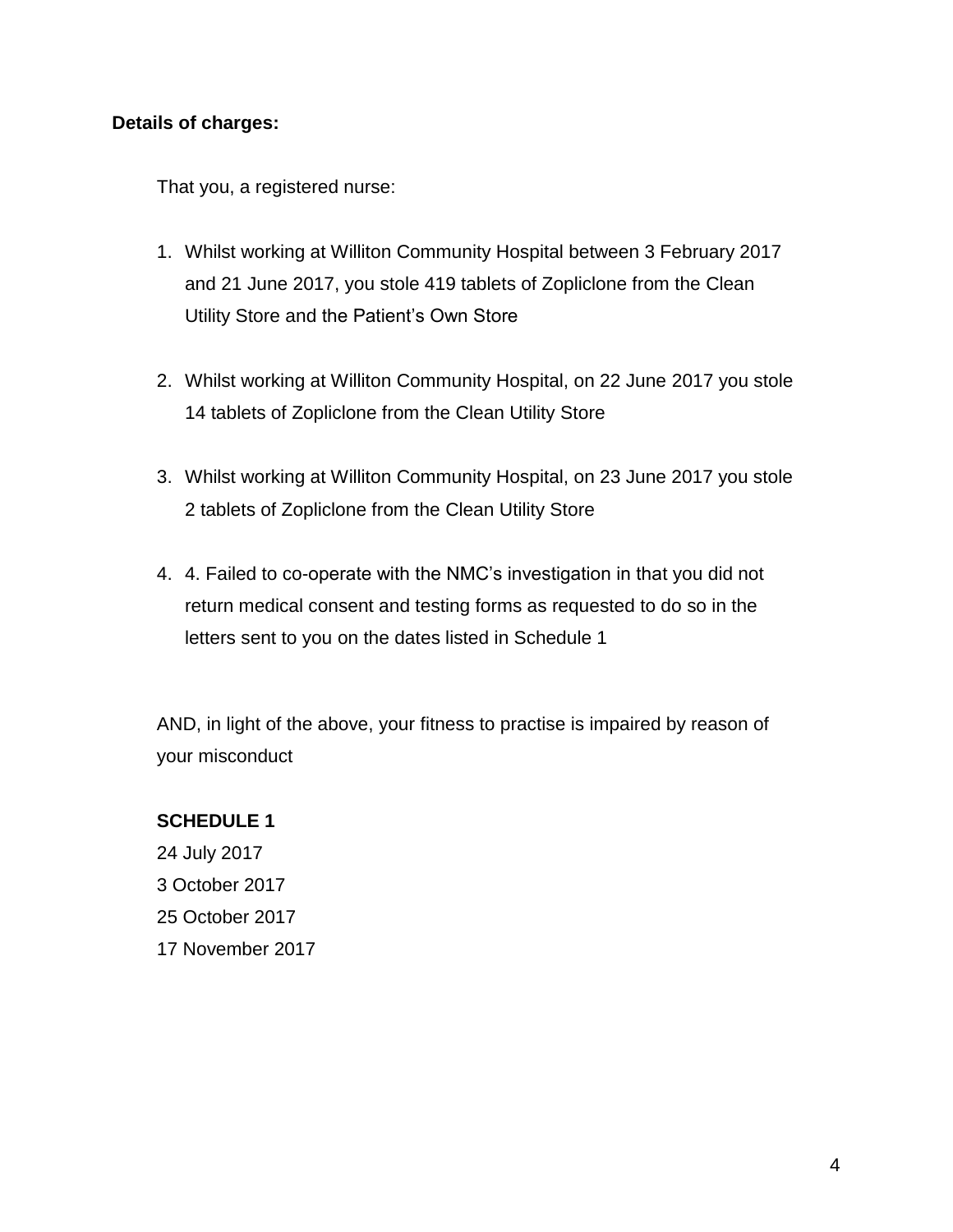#### **Decision on the findings on facts and reasons:**

Although Ms Randall admitted her guilt in the Magistrates Court and received a Conditional Discharge, the panel accepted the advice of the legal assessor, that this does not constitute a conviction unless subsequently breached by virtue of Section 14 (1) and 13 of the Powers of Criminal Courts (Sentencing) Act 2000.

The panel took into account the admissions to the charges in Ms Randall's signed case management form dated 19 May 2018.

The panel therefore found the facts proved by admission.

# **Decision on misconduct:**

Having announced its findings on all the facts, the panel then moved on to consider whether the facts found proved amount to misconduct and, if so, whether Ms Randall's fitness to practise is currently impaired.

The panel accepted the advice of the legal assessor who referred them to the case of Roylance v GMC (No. 2) [2000] 1 AC 311 which defines misconduct as a 'word of general effect, involving some act or omission which falls short of what would be proper in the circumstances.' She also advised them to consider Ms Randall's conduct in the context of the NMC Code: Professional standards of practice and behaviour for nurses and midwives (2015*)* (the Code).

There is no statutory definition of fitness to practise. However, the NMC has defined fitness to practise as a registrant's suitability to remain on the register unrestricted.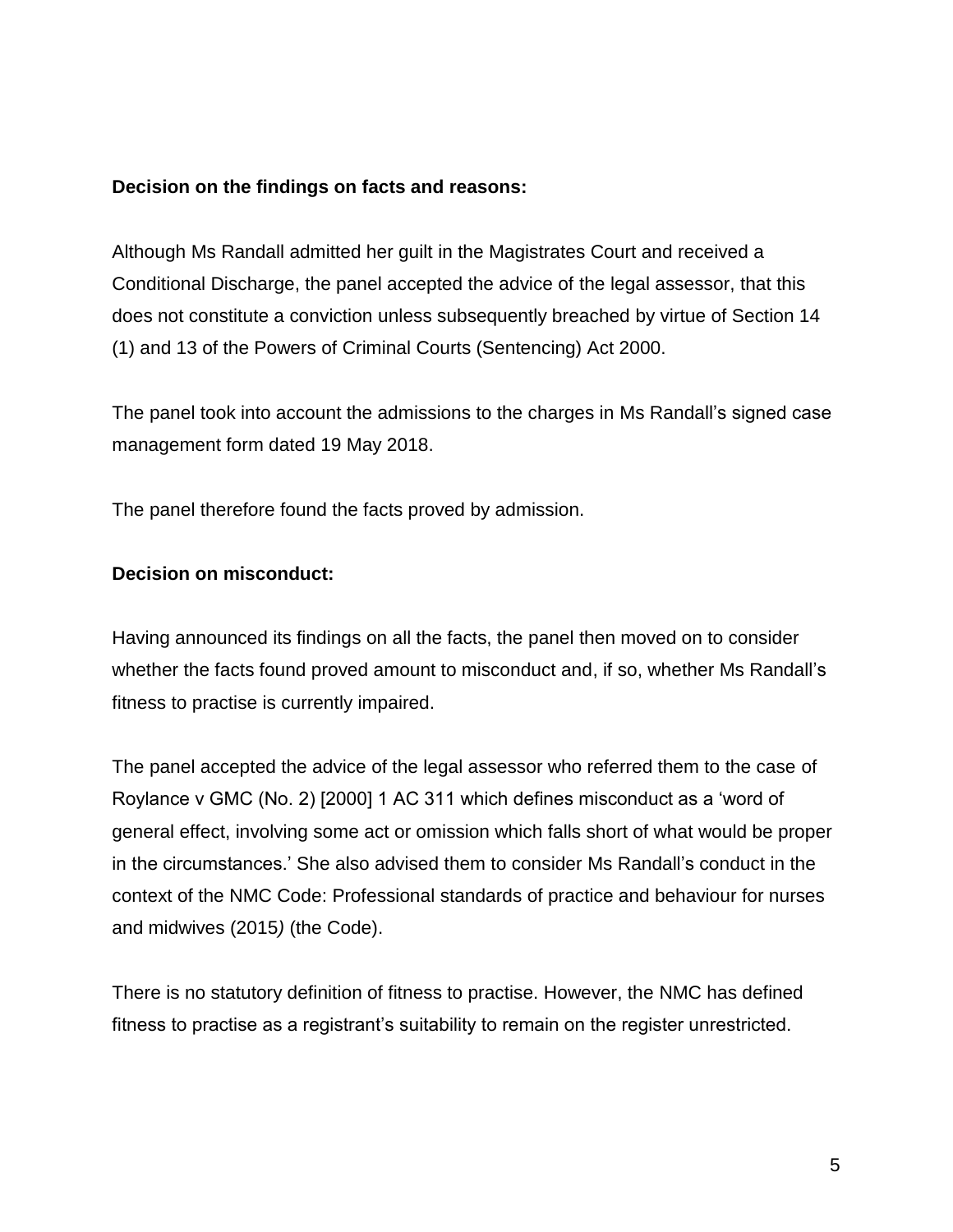The panel took into account Ms Randall's admission in her signed case management form that her fitness to practise is impaired by reason of her misconduct.

The panel adopted a two-stage process in its consideration, as advised. First, the panel must determine whether the facts found proved amount to misconduct. Secondly, only if the facts found proved amount to misconduct, the panel must decide whether, in all the circumstances, Ms Randall's fitness to practise is currently impaired as a result of that misconduct.

In reaching its decision, the panel had regard to the public interest and accepted that there was no burden or standard of proof at this stage and exercised its own professional judgement.

When determining whether the facts found proved amount to misconduct the panel had regard to the terms of the Code. The panel was of the view that Ms Randall's actions did fall significantly short of the standards expected of a registered nurse, and that her actions amounted to a breach of the Code. Specifically:

- 20 Uphold the reputation of your profession at all times
- 20.1 Keep to and uphold the standards and values set out in the Code.
- 20.2 Act with honesty and integrity at all times….
- 20.4 Keep to the law of the country in which you are practising

The panel took into account her admission that her actions amount to misconduct. It was of the view that the thefts whilst at work and in breach of trust on a number of occasions, over a prolonged period of time, from different locations, fell significantly short of the conduct and standards expected of a nurse and, furthermore, amounted to serious misconduct.

The panel next went on to decide if as a result of this misconduct Ms Randall's fitness to practise is currently impaired.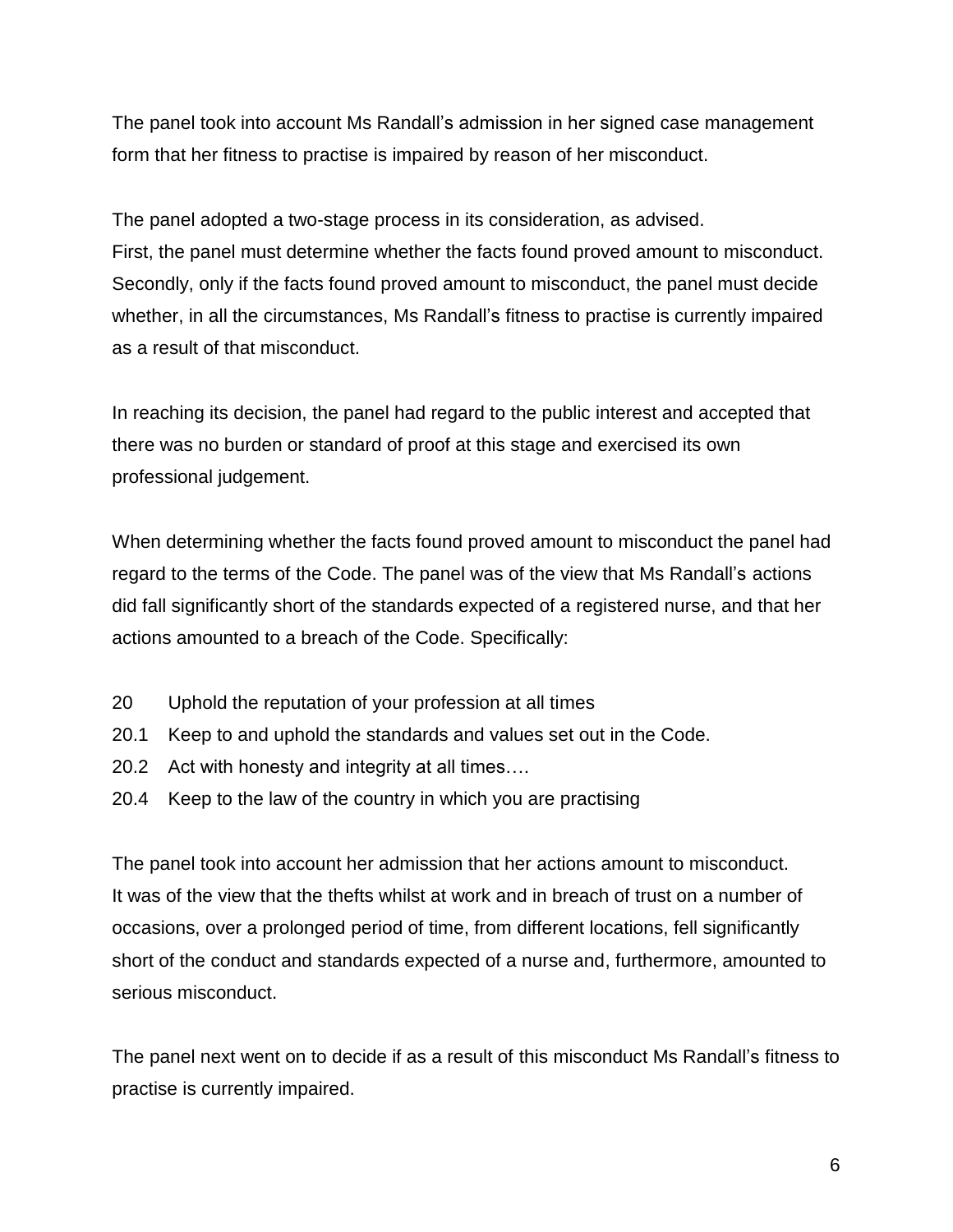Nurses occupy a position of privilege and trust in society and are expected at all times to be professional and to maintain professional boundaries. Patients and their families must be able to trust nurses with their lives and the lives of their loved ones. To justify that trust, nurses must be honest and open and act with integrity. They must make sure that their conduct at all times justifies both their patients' and the public's trust in the profession. In this regard the panel considered the judgement of Mrs Justice Cox in the case of *Council for Healthcare Regulatory Excellence* v *(1) Nursing and Midwifery Council (2) Grant* [2011] EWHC 927 (Admin) in reaching its decision, in paragraph 74 she said:

In determining whether a practitioner's fitness to practise is impaired by reason of misconduct, the relevant panel should generally consider not only whether the practitioner continues to present a risk to members of the public in his or her current role, but also whether the need to uphold proper professional standards and public confidence in the profession would be undermined if a finding of impairment were not made in the particular circumstances.

Mrs Justice Cox went on to say in Paragraph 76:

I would also add the following observations in this case having heard submissions, principally from Ms McDonald, as to the helpful and comprehensive approach to determining this issue formulated by Dame Janet Smith in her Fifth Report from Shipman, referred to above. At paragraph 25.67 she identified the following as an appropriate test for panels considering impairment of a doctor's fitness to practise, but in my view the test would be equally applicable to other practitioners governed by different regulatory schemes.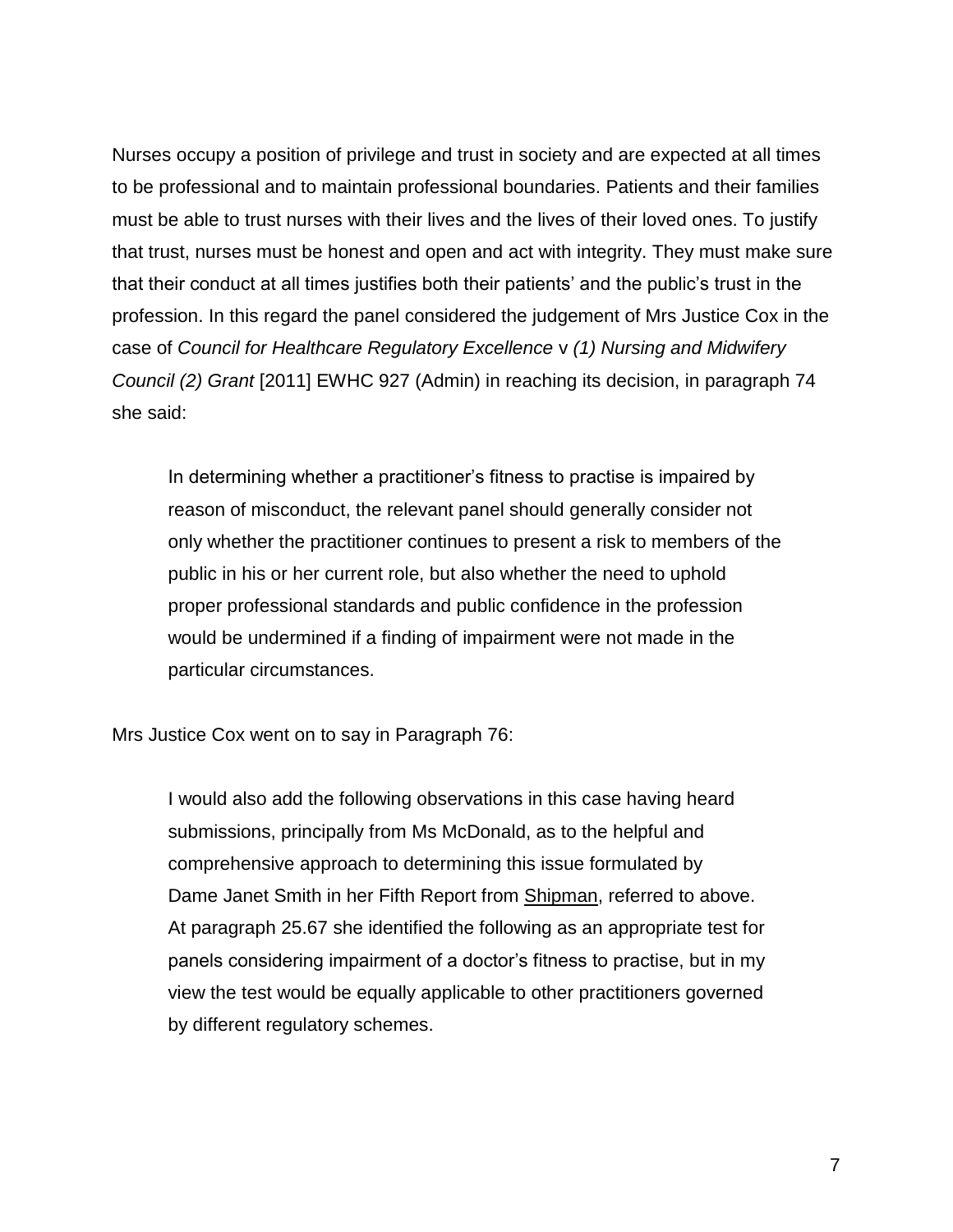Do our findings of fact in respect of the doctor's misconduct, deficient professional performance, adverse health, conviction, caution or determination show that his/her fitness to practise is impaired in the sense that s/he:

- a. has in the past acted and/or is liable in the future to act so as to put a patient or patients at unwarranted risk of harm; and/or
- b. has in the past brought and/or is liable in the future to bring the medical profession into disrepute; and/or
- c. has in the past breached and/or is liable in the future to breach one of the fundamental tenets of the medical profession; and/or
- d. has in the past acted dishonestly and/or is liable to act dishonestly in the future.

The panel finds that all the limbs, (a) (b) (c) and (d) are engaged in this case. Ms Randall has admitted misconduct and that her fitness to practise is impaired. The panel took note of the guilty pleas to the thefts in the Magistrates Court and considered that the facts that gave rise to them were sufficiently serious to impair her fitness to practise.

Regarding insight, the panel considered that she has shown some insight and remorse and is regretful of the position she had placed everyone in. In her written submissions, Ms Randall has stated that she no longer works as a registered nurse and has not renewed her registration. In addition she has requested that her name be removed from the register.

In its consideration of whether she has remedied her practice, the panel took into account her admissions that she stole tablets belonging to a patient because she was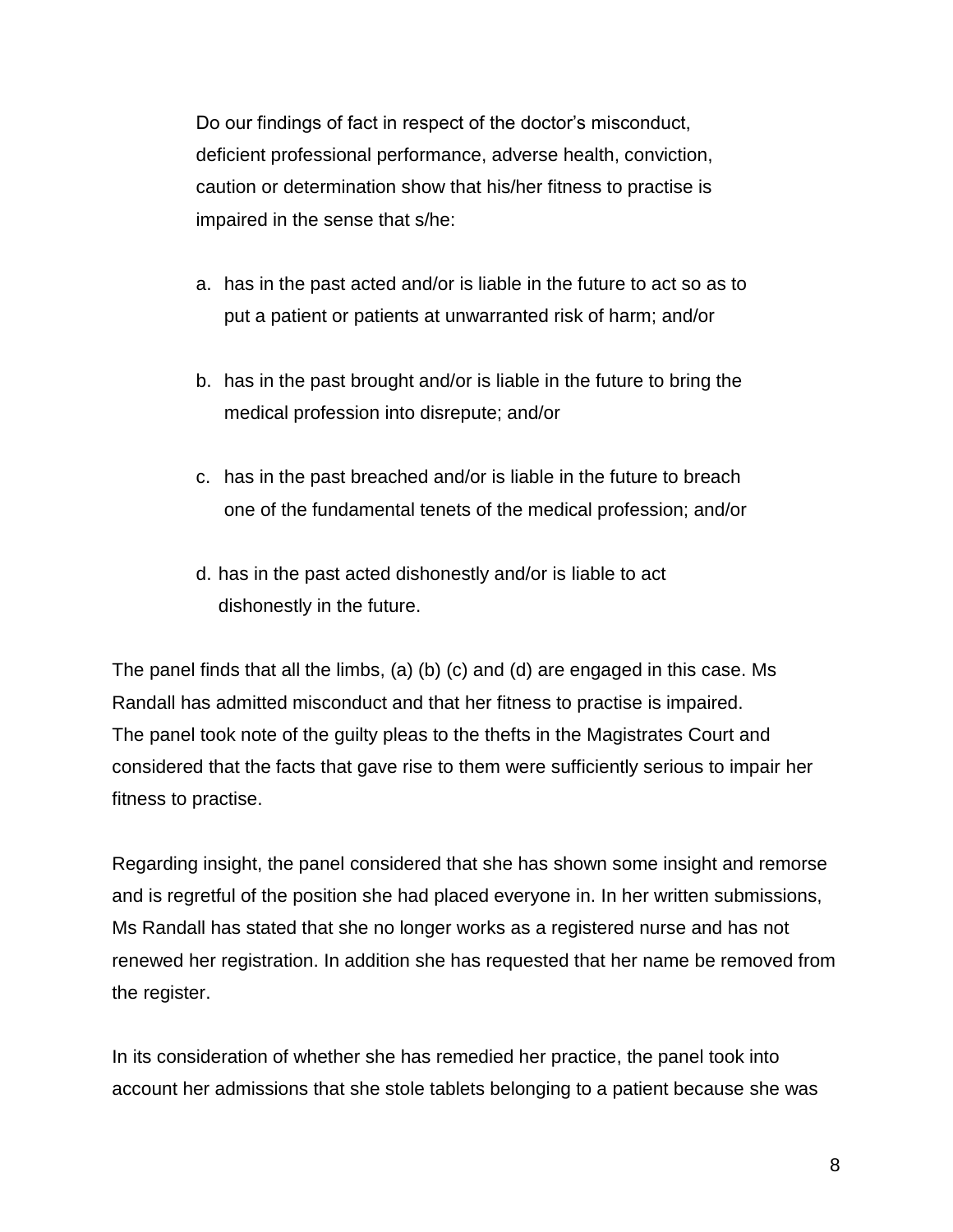an addict, needed help and that she was now in recovery. However she failed to provide or place any evidence before the panel to demonstrate that she has sufficiently remediated her behaviour. In her evidence she refers to potential treatment, however there is no evidence that she has taken any steps to engage in such treatment.

The panel had at the forefront of its mind patient safety and that Ms Randall's misconduct involved serious dishonesty on numerous occasions over a significant period. Such behaviour meant that it was difficult to put a time limit on remediation and there was an absence of any steps taken by her to confront and deal with her addiction and wrongdoing. As such it is the view of the panel that there is a risk of repetition. The panel therefore decided that a finding of impairment is necessary on the grounds of public protection.

The panel bore in mind that the overarching objectives of the NMC are to protect, promote and maintain the health, safety and well-being of the public and patients, and to uphold/protect the wider public interest, which includes promoting and maintaining public confidence in the nursing profession and upholding proper professional standards.

Accordingly, the panel was satisfied that Ms Randall's fitness to practise is currently impaired on both public protection and public interest grounds.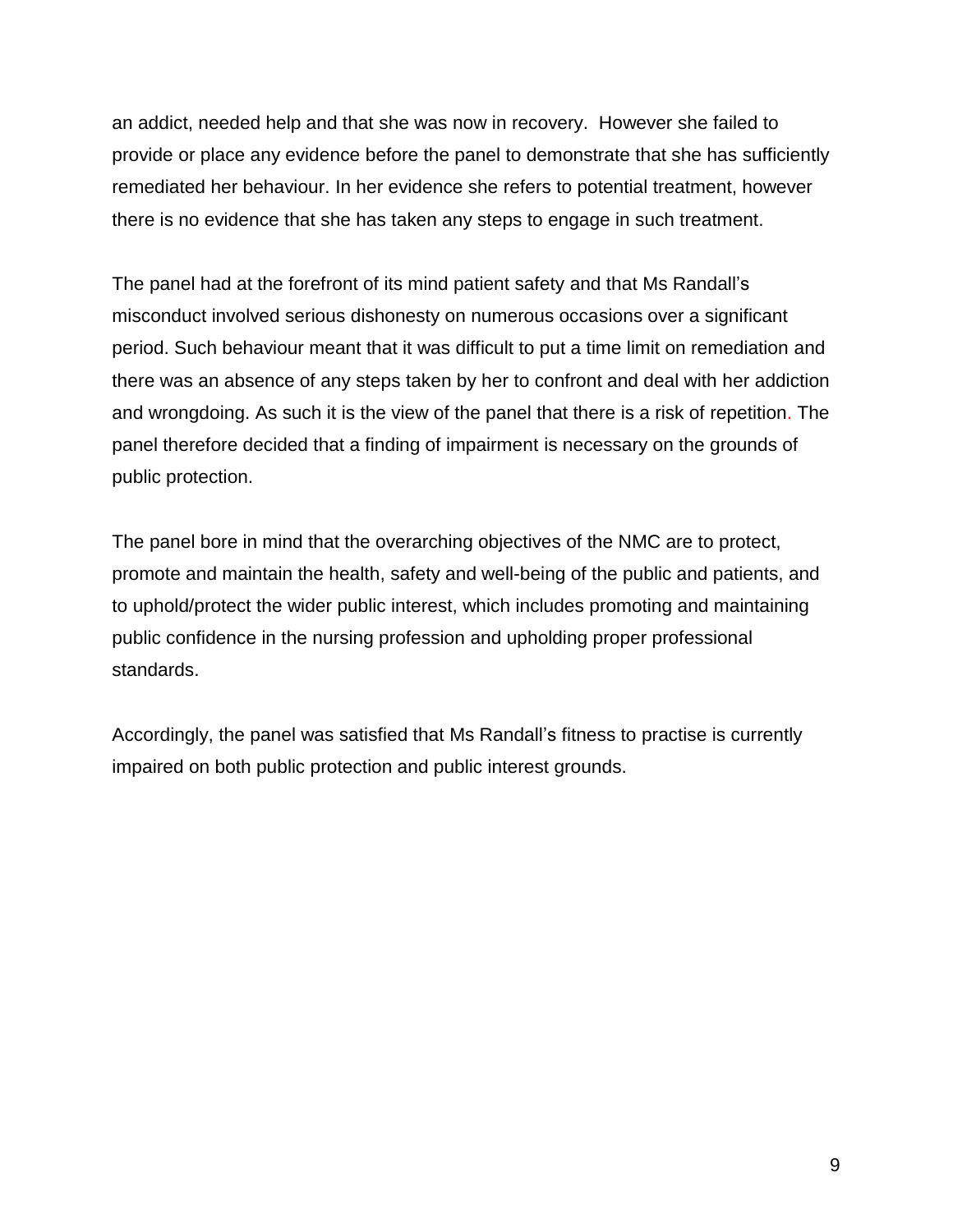### **Determination on sanction:**

Having found Ms Randall's fitness to practise currently impaired, the panel went on to determine what sanction, if any, is necessary. The panel took account of all the material before it and its findings hitherto.

It accepted the advice of the legal assessor, who referred them to the NMC Sanctions Guidance to Panels under the heading serious cases and cases involving dishonesty. She also reminded them of the case of Parkinson v NMC [2010] EWCA 1898 (Admin) which should also be considered at sanction stage in a case involving dishonesty.

The panel had regard to the principle of proportionality, weighing the interests of Ms Randall against the public interest. The panel bore in mind that the purpose of a sanction is not to be punitive although it may have that effect, and that the main purpose of a sanction is to protect patients and the wider public interest. The wider public interest includes maintaining confidence in the profession and the NMC and declaring and upholding proper standards of conduct and behaviour.

The panel had careful regard to the Sanctions Guidance published by the NMC. It recognised that the decision on sanction is a matter for the panel, exercising its own independent judgement.

The panel found the following aggravating factors:

- The misconduct was prosecuted in the criminal courts
- Misuse of power
- Vulnerable victims
- Personal gain from breach of trust
- Direct risk to patients by removing their supply of medication
- Direct risk to patients by taking sedative medication whilst on duty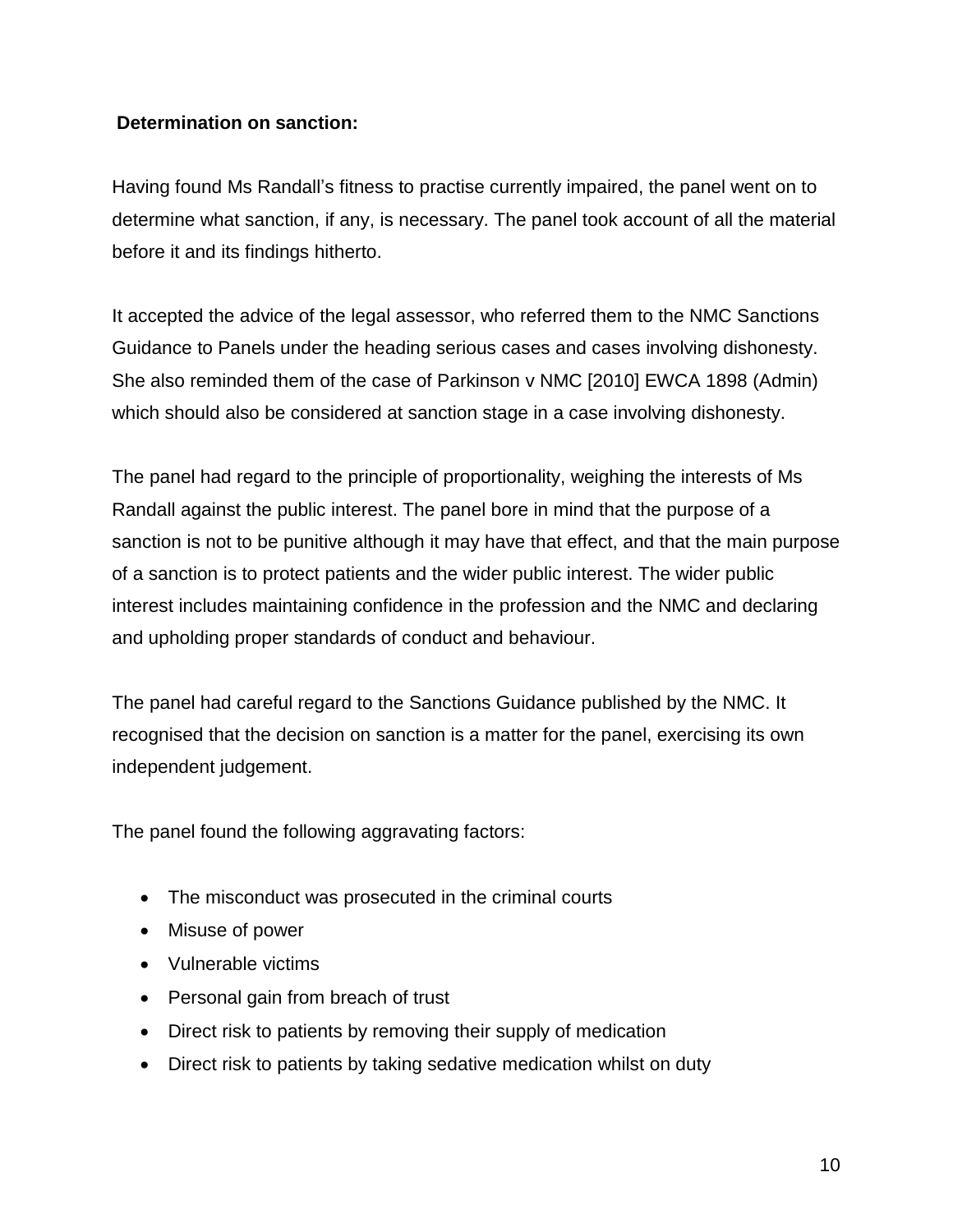• Premeditated, systematic and longstanding deception on 19 occasions between 3 February 2017 and 23 June 2017

The panel considered the mitigating factors in this case to be as follows:

- Previous good character and 38 years of service as a registered nurse
- Full and early admissions in the criminal court and to the NMC
- Some, limited, engagement with the NMC investigation
- Remorse and some insight
- Ongoing health issues.

The panel first considered taking no action but concluded that given the seriousness of the misconduct this would be wholly inappropriate and would not satisfy the public interest as there is a continuing risk to patients, and Ms Randall's failures bring the profession into disrepute, as she has breached one of the fundamental tenets of the profession.

The panel then considered whether to make a Caution Order but found that the behaviour was not at the lower end of the spectrum of impaired fitness to practice. Therefore a Caution Order would be inappropriate in view of the seriousness of the case and because it would not protect the wider public interest.

The panel next considered whether placing conditions of practice on her registration would be a proportionate and appropriate response. The criminal conduct that led to Ms Randall's guilty pleas in the Magistrates Court did not primarily relate to clinical practice and consequently there are no identifiable areas of her practice that require assessment or re-training. It therefore would not be possible to formulate conditions sufficient to protect patients from serious risk of harm. The panel concluded that a conditions of practice order would not be workable, appropriate or sufficient to address the wider public interest or patient safety.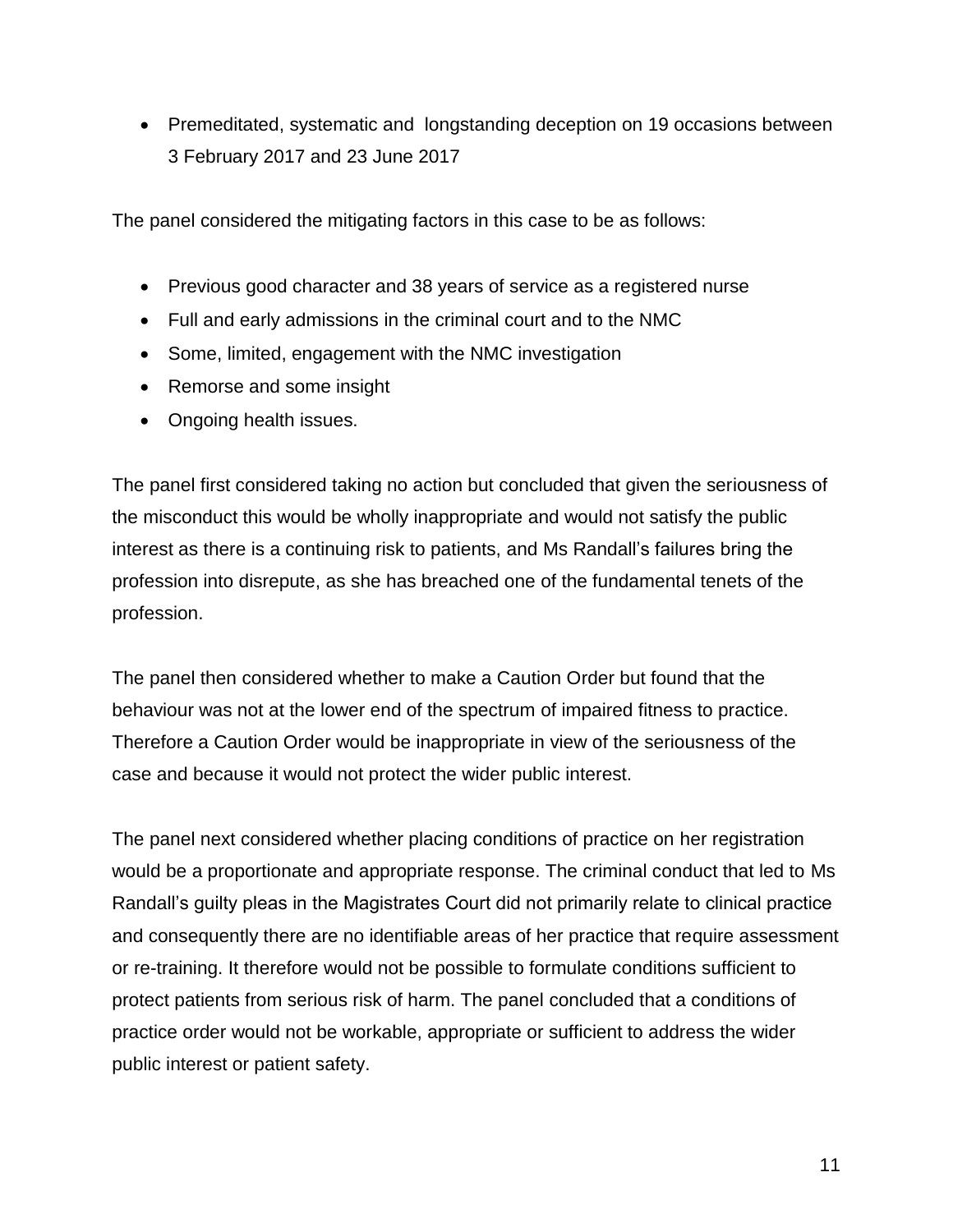The panel then went on to consider whether a suspension order would be an appropriate sanction. The panel reminded itself that her conduct demonstrated a serious departure from the standards expected of a registered nurse, whilst acknowledging some mitigating factors in her case. The panel also bore in mind the following specific considerations set out in the Sanctions Guidance in relation to suspension orders and what is required.

- A single instance of misconduct but where a lesser sanction is not sufficient
- No evidence of harmful, deep-seated personality or attitudinal problems
- The panel is satisfied that the nurse has insight and does not pose a significant risk of repeating behavior

The panel did not consider that those limbs could be satisfied in relation to the appropriateness of making a suspension order.

On the particular facts of this case, the panel considered that Ms Randall's criminal misconduct for dishonesty was so serious as to be fundamentally incompatible with continuing to be a Registered Nurse and drew guidance from the Sanctions Guidance of the NMC in respect of cases with particular risks to public confidence namely Dishonesty.

"Dishonest conduct will generally be less serious in cases of:

- one-off incidents
- opportunistic or spontaneous conduct
- no direct personal gain
- no risk to patients
- incidents in private life of nurse or midwife

The panel considered that these limbs do not apply to this case.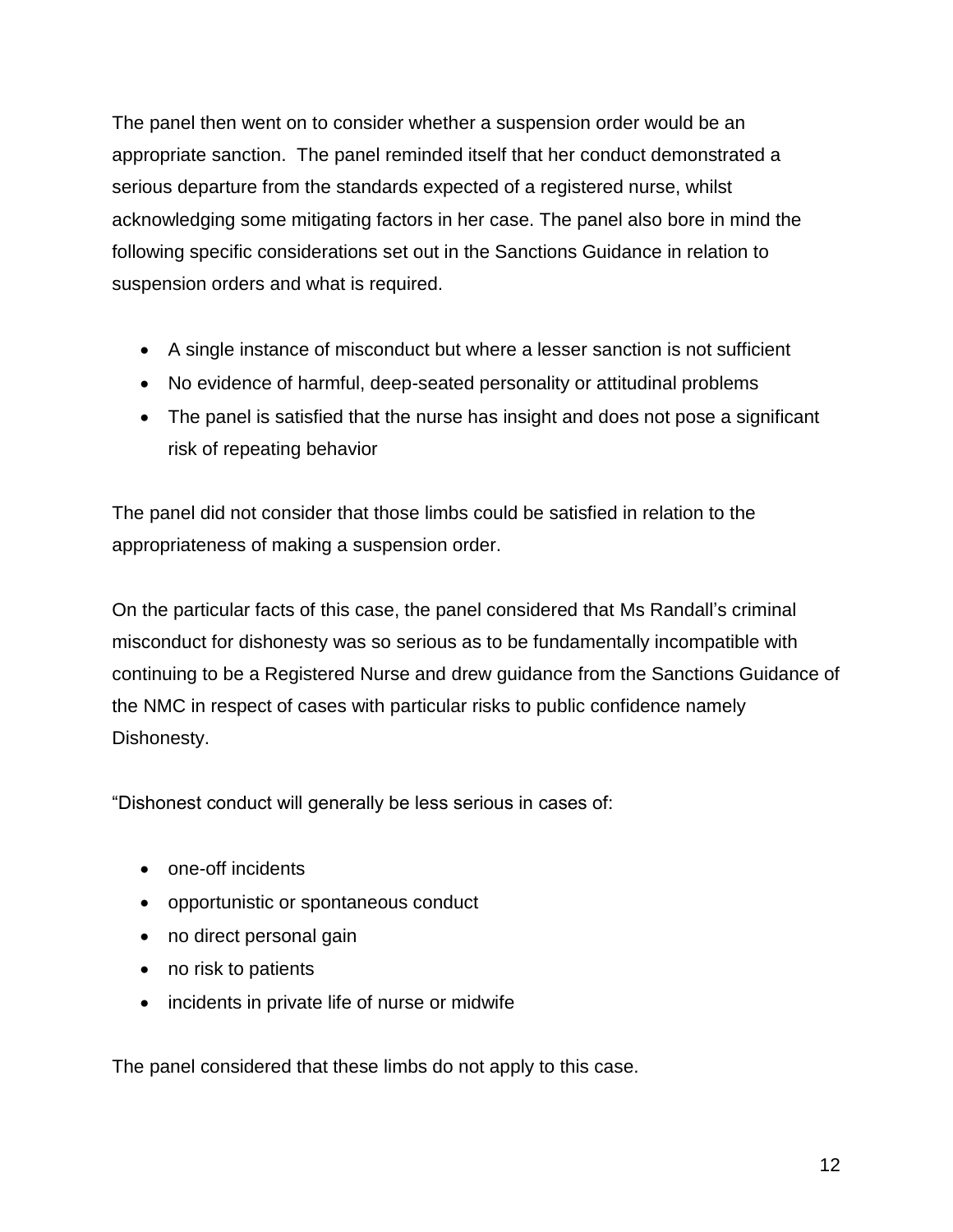The law about healthcare regulation makes it clear that a nurse or midwife who has acted dishonestly will always be at risk being removed from the register.

Nurses and midwives who behaved dishonestly can engage with the Fitness to Practise Committee to show that they feel remorse, that they realise they acted in a dishonest way, and tell the panel that it will not happen again… Cases involving criminal offending by nurses or midwives are a good illustration of the principle that the reputation of the profession is more important than the fortunes of any individual member. Membership of a profession brings many benefits, but that is part of its price."

The panel took into account that there is no evidence from Ms Randall in the form of a reflective piece or other information as to the steps she has taken to remediate her misconduct and/or seek help in relation to her addiction, poor physical and/or mental health.

The panel determined that the case did not involve a single incident of misconduct, was not spontaneous or opportunistic, there was an ongoing risk to patients, and that the dishonesty related to an abuse of Ms Randall's power and responsibilities as a registered nurse. Therefore the making of a suspension order in this case could not be justified. It took into account that her misconduct constituted a significant departure from the standards to be expected from a registered nurse. In coming to its decision the panel also took into account Ms Randall's express wish to be removed from the register.

Consequently the panel was of the view that a striking-off order is appropriate as the behaviour is fundamentally incompatible with being a registered nurse as it involved:

- •A serious departure from the relevant professional standards as set out in key standards, guidance and advice
- Deliberate harm to patients and behaving in a way that could foreseeably result in harm to others
- •Abuse of position of trust and violation of the rights of patients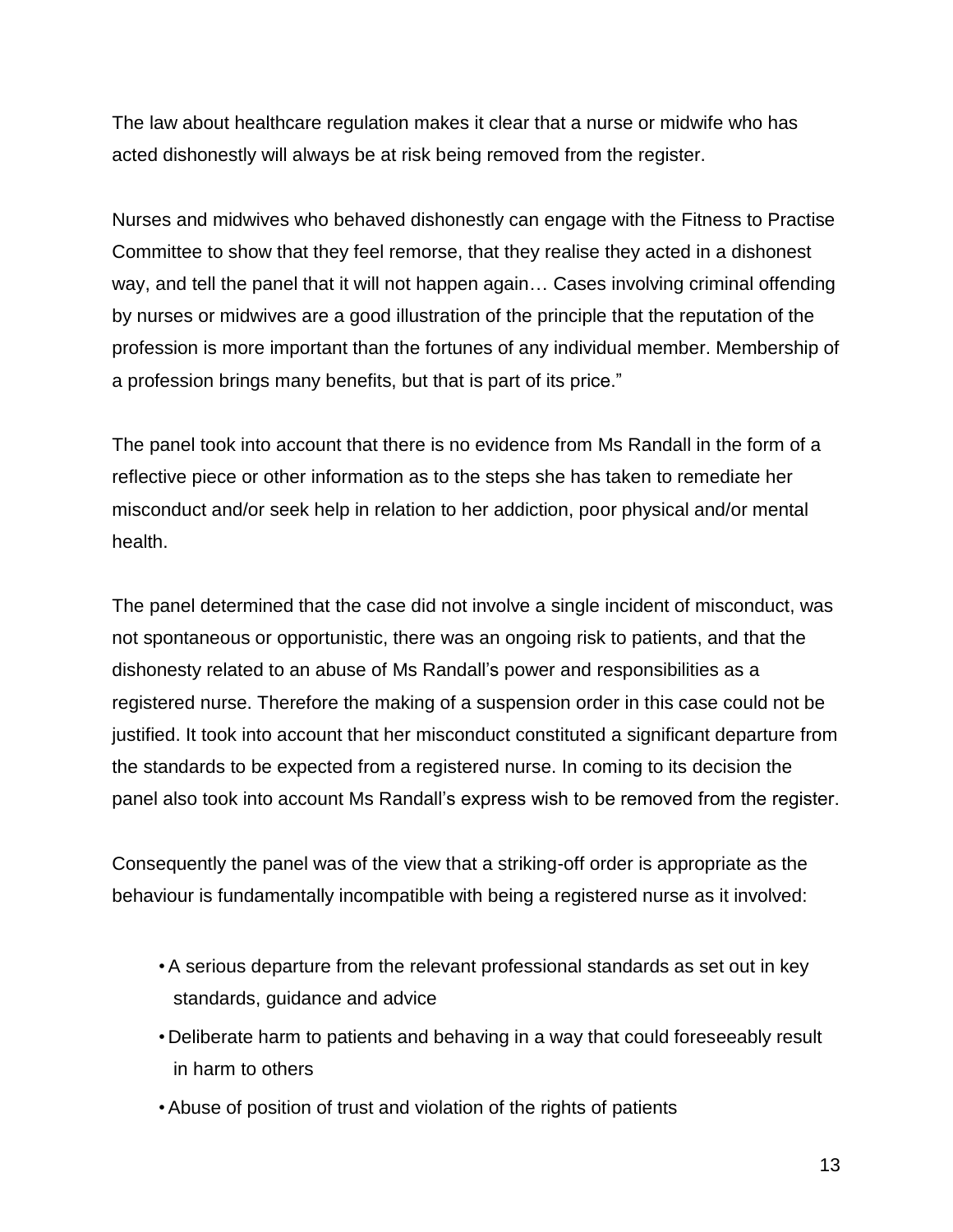•It is a case involving criminal conduct, namely persistent dishonesty, over a prolonged period of time on a number of occasions

The panel also went on to consider the following key considerations identified in the sanction guidance under the heading Striking-off Order:

- •Public confidence in the professions and the NMC could not be maintained if Ms Randall is not removed from the register as she has breached one of the fundamental tenets of the profession
- •Striking-off is the only sanction which will be sufficient to protect the public interest
- •The seriousness of the case is incompatible with ongoing registration

Only the sanction of Striking-off would properly mark the importance of maintaining public confidence in the profession, and send to the public and the profession a clear message about the standard of behaviour required of a registered nurse.

The panel therefore decided to make a Striking-off Order.